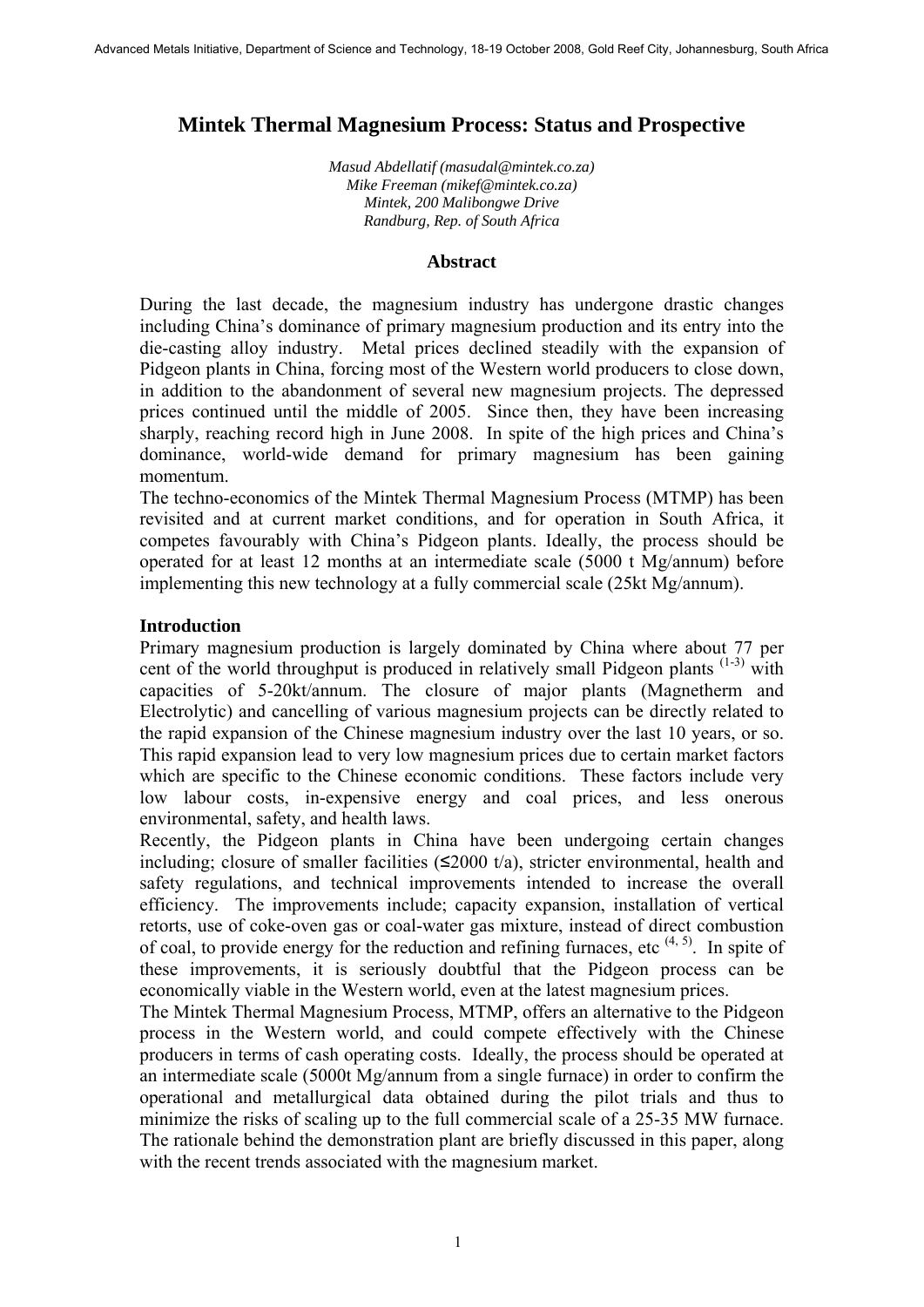## **Status of the MTMP**

The MTMP is based on silico-thermic reduction of calcined dolomite (dolime) in a DC open arc furnace at atmospheric pressure. It was first developed in the mid 1980's at the 100kW scale of operation  $(6, 7)$ . Pilot plant trials were carried out in the period 2000-2004  $(8-16)$ . These trials were conducted at 750-850 kW scale (80-100kg Mg/h). The trials were concluded with a successful campaign towards the end of 2004, where the pilot plant was operated for over 52 hours of feeding on a continuous basis, achieving high condensation rates and very good magnesium extraction (in contrast, the cycle time of the Pidgeon process is between 10-20 hours, while that of Magnetherm is 10-12 hours). A scoping study was then undertaken jointly by Anglo American Corporation (AAC) and Mintek to thoroughly analyse and evaluate the metallurgical and operational data collected throughout the trials. The study concluded that certain aspects of the process could not be proven at the pilot scale, and therefore an intermediate stage (demonstration plant) should be built first. These aspects include the condenser liquid metal cooling circuit, specific condensation area, and scalability to a commercial size of 25-35 MW.

The size of the pilot condenser, and hence its surface area, was largely dictated by its in-and-outlets and by the stirrer assembly. As a result, its surface area was relatively large resulting in large energy losses to the surroundings. The pilot condenser therefore, required external (gas) heating as a means of maintaining its temperature at about 700°C. Industrially, the energy of condensation needs to be extracted from the condenser very quickly in order to achieve high condensation rate. Energy removal should also take place while maintaining the condensing surface at an appropriate temperature range. This is envisaged to be accomplished by using liquid metal cooling circuit (such as tin, lead, etc).

The demonstration plant should be capable of achieving a specific condensation rate of 80kg Mg/h/m<sup>2</sup>, and higher, in order to limit the size of the commercial condenser to less than 3 meters in diameter (25 MW plants). This condensation rate could not be approached in the pilot condenser as a result of its large surface area, where an average rate of  $30-40$  kg Mg/h/m<sup>2</sup> was obtained. Commercially, the target condensation rate is expected to be at least 100kg Mg/h/m<sup>2</sup>.

Another aspect that calls for a demonstration plant is the scalability to a commercial size. In particular, scalability of certain condenser components, such as the ducting between the furnace and condenser, the stirrer assembly, and the mechanical cleaning devices of the condenser inlets and outlets, and their mechanical and operational performance, are very important so that the demonstration plant can be operated on a more continuous basis. This is to ensure that steady operation is realized for relatively long period of time with an overall availability of 80%, and more.

The target availability is crucial in order to allow the generation of reliable metallurgical and operational data required to design and build the commercial plant. High availability could also allow the optimization of feed recipe, slag granulation, and testing of various dolomite resources and qualities.

The feed recipe employed during the pilot plant trials was based on the Magnetherm process and aimed at  $10-12\%$  Al<sub>2</sub>O<sub>3</sub> in the slag for ease of tapping the furnace at moderate temperatures. This  $Al_2O_3$  slag content required between 5-6% Al addition (mass percent of the dolime feed). However, it is possible to carry out magnesium extraction with ferrosilicon as the only reducing agent  $(11)$ , depending on the relative costs of aluminium, FeSi, and magnesium.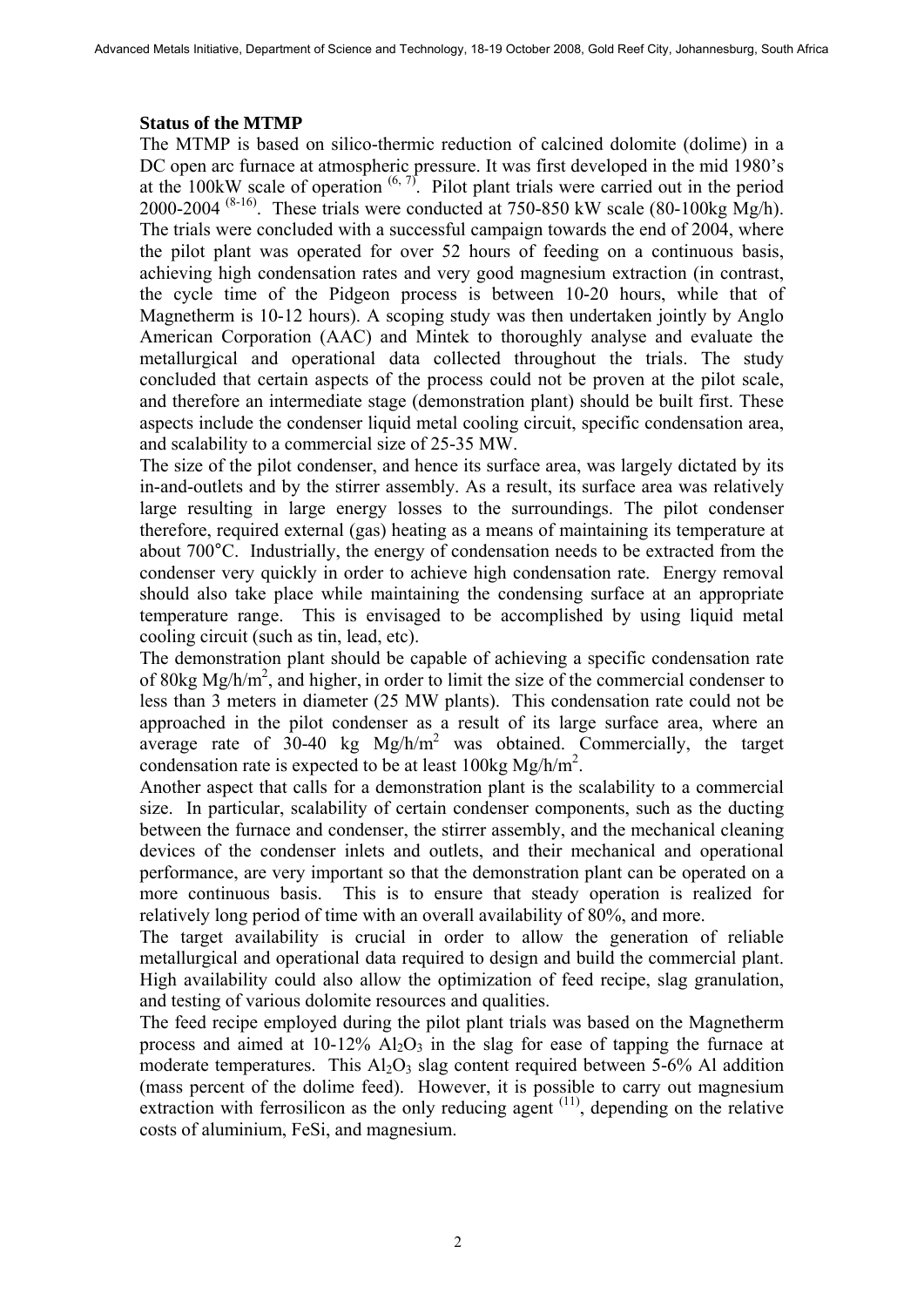Slag granulation may offer the opportunity to investigate its suitability as a cement additive. If successful, the slag could contribute to the overall economics of a commercial installation.

Two large dolomite deposits that are believed to be suitable for magnesium production exist in the Western Cape. The estimated reserves are 25 million tons at Vredendal and 60 million tons at Bridgetown. However, several other deposits are located in Gauteng area, but are thought to be of inferior quality. The demonstration plant can offer an opportunity to test such deposits, and to determine the sensitivity of the process to changes in the quality of dolomite.

The above considerations lead to the conclusion that a 5MW plant should be built in order to adequately demonstrate the process, in addition to the costs associated with the design, construction, and operation of the plant.

### **Market Aspects**

**Uses**. The major uses of magnesium are: die-casting alloys production, aluminium alloying additions, steel de-sulphurisation, and titanium sponge production  $(4, 17, 18)$ . The low density of magnesium and its excellent die-casting characteristics make it very attractive for the manufacture of automotive components that have been traditionally made using aluminium alloys. The drive here is to reduce the weight of the vehicles, and thus to improve fuel efficiency and decrease  $CO<sub>2</sub>$  emissions.

Since the mid 1990's, the annual growth in the usage of die-cast automotive parts has averaged 10-15% in the Western world, while that in China is said to be much higher, particularly over the last  $4-5$  years  $(4)$ . The die-casting alloys market is currently the largest single user of magnesium (Figure 1), with China being the biggest consumer. Its die-casting industry has been growing at more than 50% annually for the past 5 years, reaching over 90 kt in 2007.

Magnesium usage in the aluminium industry is the second largest consumer of the metal. It is usually added in small proportions (typically  $\leq$ 1%, but Al-alloys containing up to 10.6% Mg are also produced) in order to obtain a strong alloy with good corrosion-resistance properties. Magnesium-containing aluminium alloys are used in packaging, transports and construction, with annual consumption of 140, 80, and 40 kt, respectively (2006).

Magnesium has a unique affinity to sulphur, and when mixed with lime, its efficiency in capturing the sulphur content of molten steel is significantly improved. With steel production increasing by about 8% annually, demand for magnesium by this sector could grow by 6-7%.

The fourth largest use of the metal is in titanium sponge production. The ratio of magnesium required to titanium is approximately 1:1. However, the magnesium chloride produced in the Kroll process is partially recycled back to magnesium metal. Although the demand for titanium has been growing rapidly, and is expected to grow by 7% to the year 2012, recycling of  $MgCl<sub>2</sub>$  and the potential development of direct and continuous reduction process of titanium dioxide, magnesium growth in this sector may not exceed 2%. Other uses of magnesium include cathodic protection, nodulizer in ductile cast iron, batteries and certain chemicals.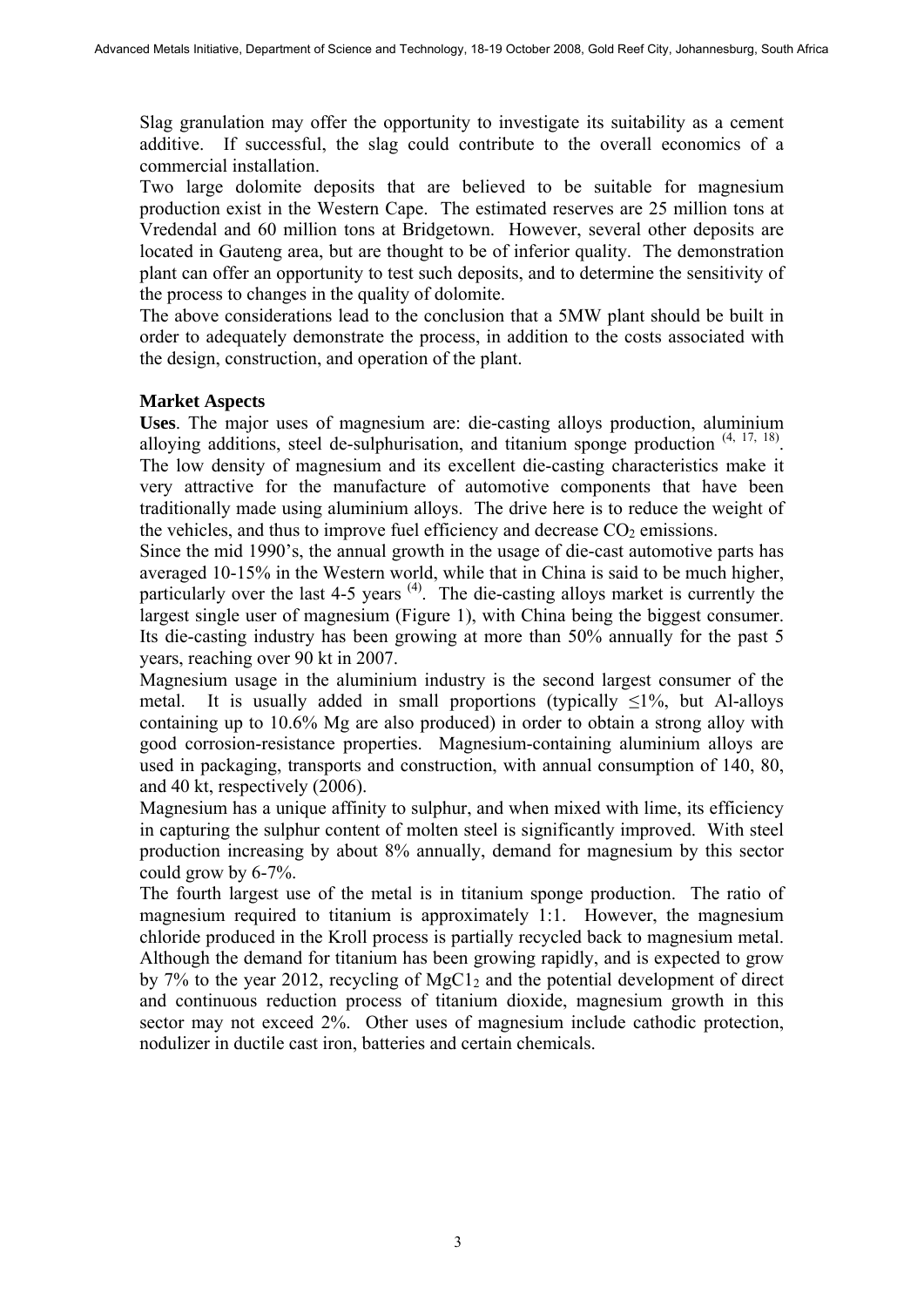

*Figure 1. Magnesium consumption by sector (2006).* 

**Production**. In spite of the closure of several major plants over the last eight years, primary magnesium production has been growing steadily since 2002 as a result of the rapidly expanding Pidgeon plants in China, where its throughput of the metal represented about 77% of the total production in 2007 (Figure 2). Outside China, the main Western producing countries are the USA and Israel. Russia, Khazakhstan, and Ukraine produced about 110 kt in 2007, mostly to service their titanium production. Recycling of the metal added about 140kt during last year <sup>(4)</sup>.



*Figure 2. Magnesium production by region/country.*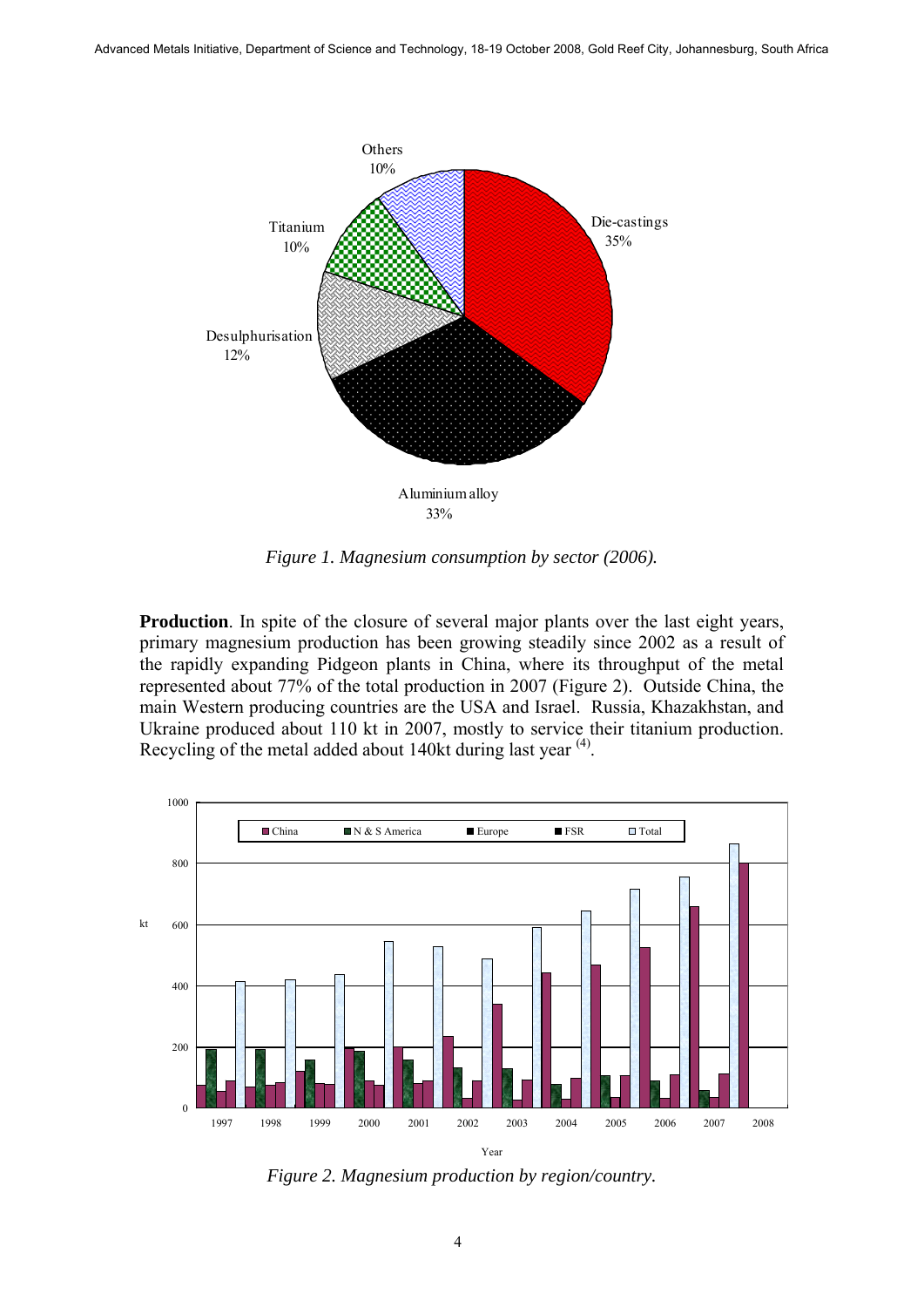**Demand**. In addition to its dominance in primary metal production, China is expanding its die-casting alloys sector at more than 50% annually since 2002, as well as other areas, making it the largest single consumer of the metal (Figure 3). In 2006, die-casting accounted for more than 35% of magnesium consumption, as compared to about 15% in the early 1990's. This field of application is the largest growing area and is predicted to show a  $10\%$  annual growth for the next three to four years  $(4)$ .



*Figure 3. Magnesium consumption by region/country.* 

**Capacity**. In 2007, world-wide primary magnesium capacity was estimated at about 1100 kt/year (Figure 4), with China accounting for more than 75% of the total. In addition, Chinese producers are believed to be expanding their capacity by over 210 kt/year. The additional capacity is expected to come on-line in  $2008/2009$ <sup>(4)</sup>.

It is interesting to note that Alcoa is evaluating restarting their magnesium plant. The plant had a capacity of about 35 kt/year before it was shut down in 2001<sup> $(19)$ </sup>. Also, Silmag announced their intention to operate the Norks Hydro plant in Norway to produce 35 kt/year, with production being scheduled to begin in 2011 (5). Other major magnesium projects being considered could add about 270 kt/annum of extra capacity world-wide, which could bring the total capacity to almost 1.5 Mt/y by 2015.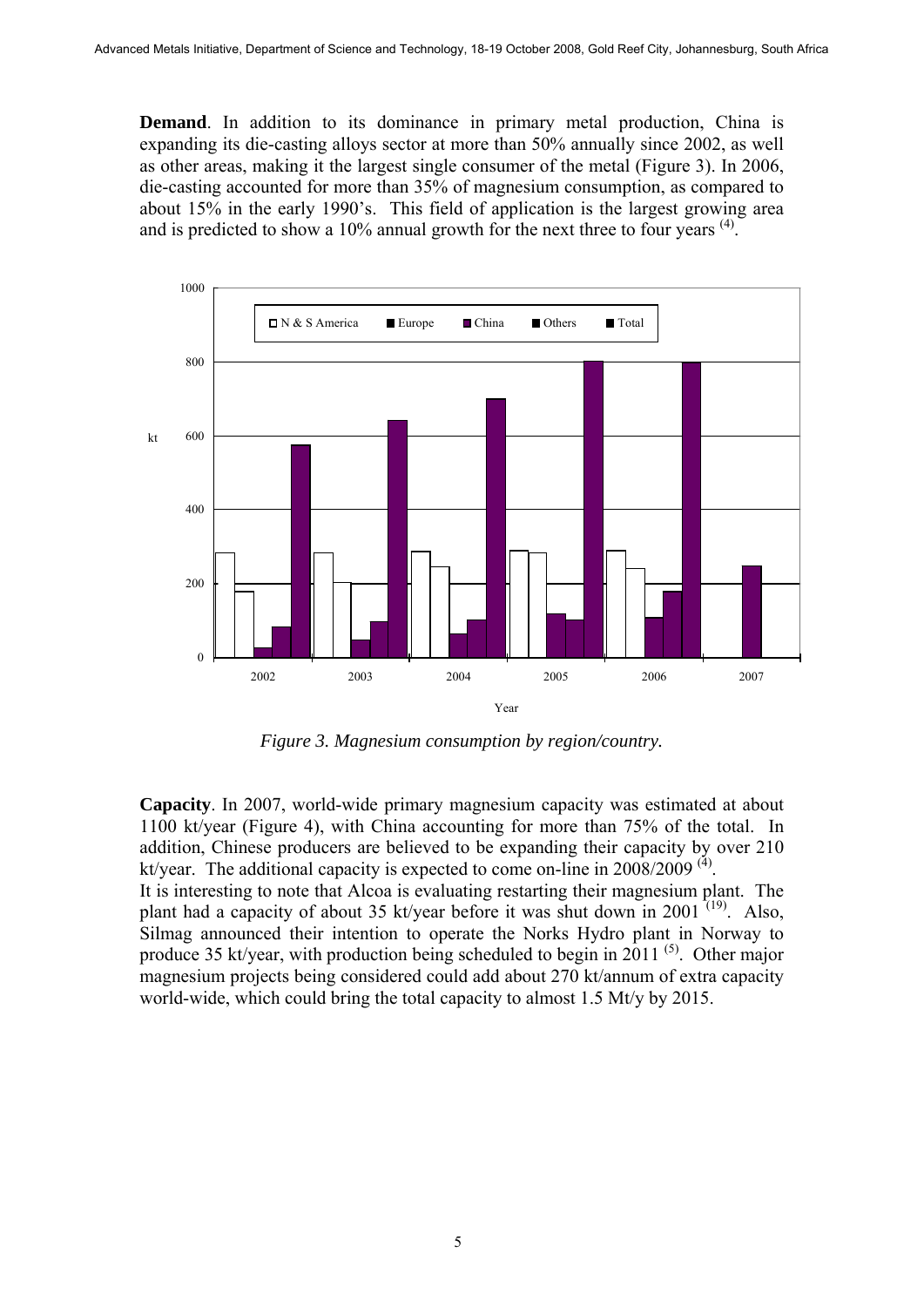

Country/Region

*Figure 4. Production capacity of magnesium (Source: Platts metal week).* 

**Prices**. The planned capacity expansion is not surprising given the strong demand for the metal and more importantly its current prices (Figure 5). Since 2002, the prices have been increasing steadily. In particular, in the last two years, magnesium prices have more than tripled, reaching a record high of over US\$ 6000/ton in June of this vear  $^{(20)}$ .

Several factors might be playing a role here, including the boom in commodity prices as a whole, rising costs of ferrosilicon, electrical energy and coal, stricter environmental regulations, and, mostly likely, increasing labour costs in China in recent years.

It is believed that Alcoa's decision to study starting up their plant and the planned production of magnesium by Silmag at the former Norsk Hydro plant are partly influenced by these prices. Notice that the ferrosilicon prices have shown similar trends to those of magnesium in the period 2000 to 2008.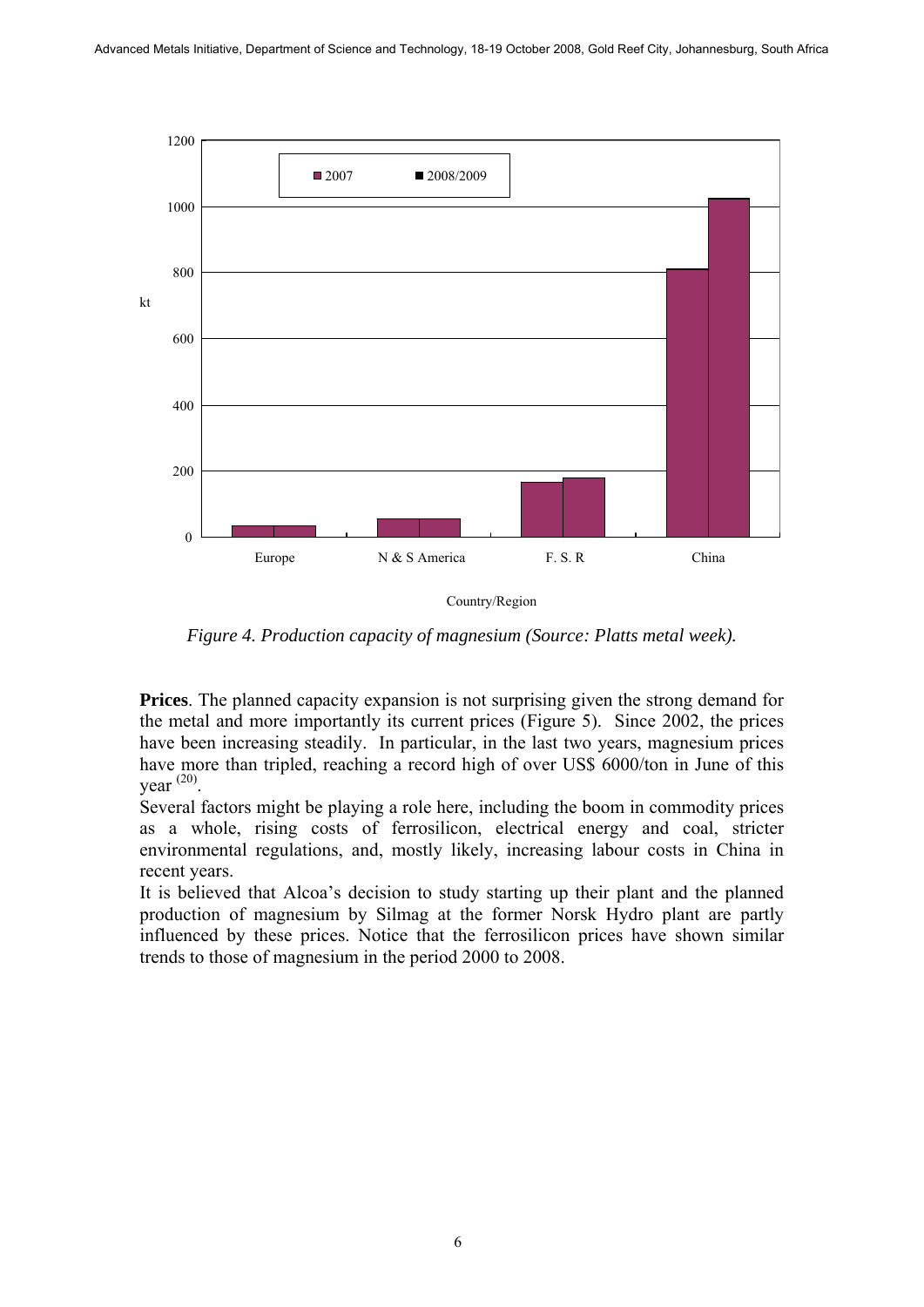

*Figure 5. Historical prices of magnesium and ferrosilicon (Source: Metal Bulletin).* 

## **Economics of the MTMP**

### *Background*

While the economic analysis must be regarded as being of a conceptual level, care was taken to produce as realistic an answer as possible given the level to which the pilot plant results were obtained and the potential accuracy of the capital and operating costs.

In terms of capital, three of the four major unit operations were specified in as much detail as possible. An international technology vendor provided a budget estimate for the dolomite calcining kiln. The furnace plant cost was based on a recent estimate by a large contracting engineering company and the capacity factored to the appropriate power rating. Finally, the magnesium refinery and casting section was costed by another engineering contractor that had previously done a detailed design for a similar facility. In the latter instance, the cost was escalated to Q2/3, 2008, a process that may have introduced some uncertainty. Of late, the process of escalating historical cost data has been fraught with problems due to individual cost indices not keeping pace with real changes in the industry.

The operating cost predictions are believed to be of a higher level of accuracy but unit prices carry distinct uncertainties. This observation is especially true of ferrosilicon. Likewise, the magnesium selling price has increased dramatically and any long term prediction is unlikely to have any realism. However our best attempts were made to predict these prices.

### *Capital cost*

Table 1 reflects the total fixed capital in Q2/3, 2008 terms. The site chosen was the Western Cape area of South Africa where a good grade of dolomite is available. As far as is known, no suitable dolomite exists in other parts of the country. Transport of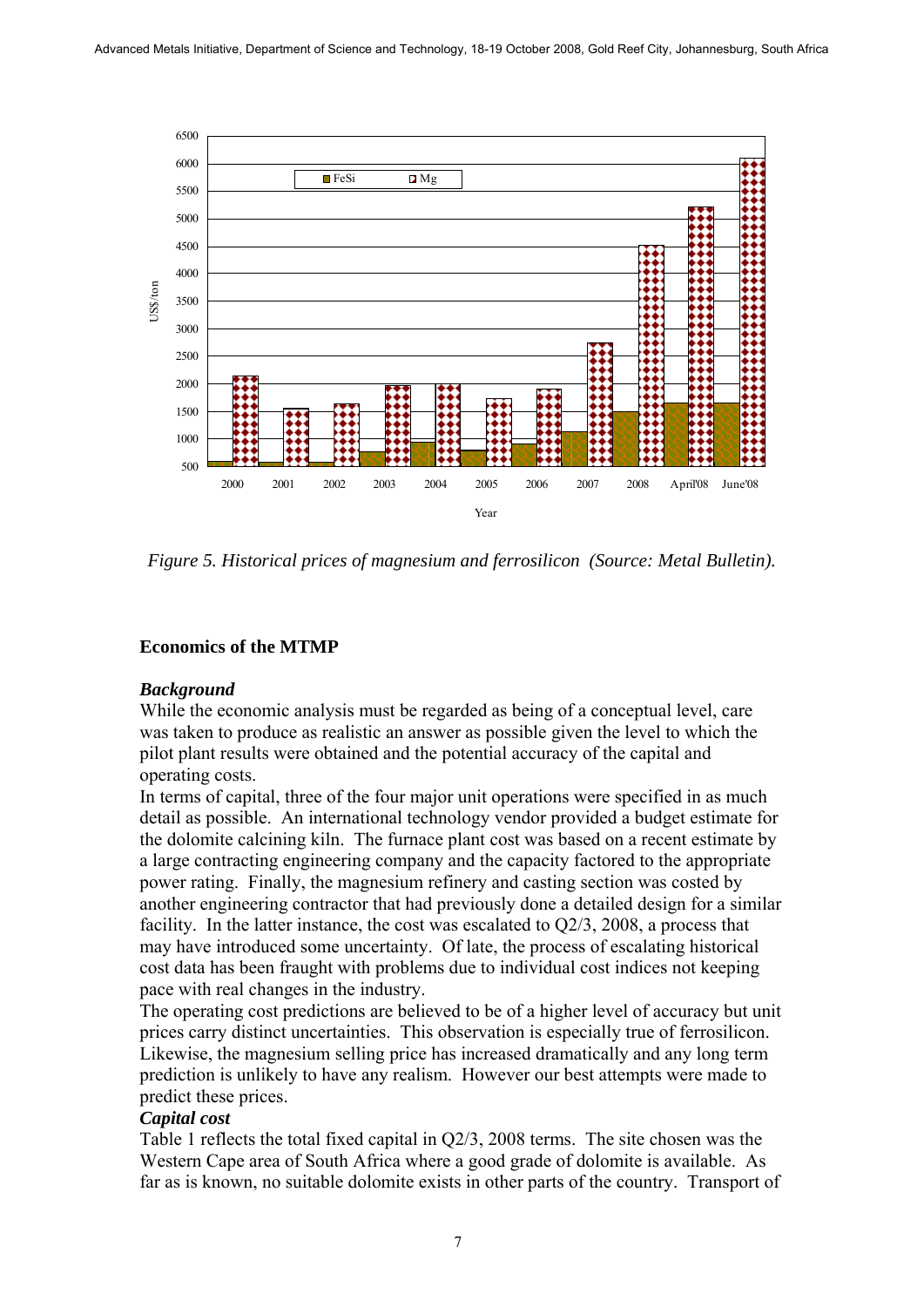this material, at least over any significant distances, would deleteriously affect the economics. Each important section of the plant was considered and the individual costs include allowances for EPCM and contingency, each at 20%. Building costs are not shown separately but included with the appropriate line items

| <b>ITEM</b>                                        | COST [R, million] |
|----------------------------------------------------|-------------------|
| Site development/civils                            | 160               |
| Dolomite/coal sizing and handling                  | 215               |
| Calciner                                           | 965               |
| DC furnaces with condensers                        | 1480              |
| Off-gas handling                                   | 75                |
| Magnesium refinery/caster                          | 550               |
| Cooling water plant                                | 40                |
| <b>Utilities</b>                                   | 130               |
| Slag handling/effluent treatment                   | 40                |
| Electrical supply [excludes furnace power systems] | 210               |
| Instrumentation and controls                       | 40                |
| Infrastructure                                     | 50                |
| Owners cost                                        | 60                |
| TOTAL                                              | 4 0 1 5           |

Table 1. Fixed capital Costs

Note: The costs relate purely to a battery limits plant without any infrastructure outside the boundary fence. For convenience, a capital cost of R4 billion was used for the economic analysis.

### *Operating Costs*

Two important cost/revenue components are the price of ferrosilicon and the selling price of magnesium ingot. These will be discussed later but it is important to stress that they are based in dollar terms. An exchange rate of USD  $1.00 = R8.00$  is assumed.

| <b>ITEM</b>             | <b>UNIT</b> | <b>COST PER</b> | UNITS/t Mg | $R/t$ Mg | Note           |
|-------------------------|-------------|-----------------|------------|----------|----------------|
|                         |             | UNIT [R]        |            |          |                |
| Dolomite                |             | 140             | 12.2       | 1 7 1 3  |                |
| Ferrosilicon            |             | 17 5 93         | 0.96       | 16914    | 1              |
| Coal                    |             | 575             | 1.5        | 884      | $\overline{2}$ |
| Electrodes              | kg          | 25              | 10         | 250      |                |
| Fluxes, etc.            | R           |                 | 230        | 230      |                |
| Effluents/environmental | R           |                 | 375        | 473      | 3              |
| Electricity             | <b>MWh</b>  | 210             | 9.1        | 1911     | $\overline{4}$ |
| Argon                   | kg          | 4               | 116        | 466      |                |
| LPG                     | GJ          | 80              | 6          | 480      | 5              |
| Water                   | k1          | $\overline{4}$  | 92         | 368      |                |
|                         |             |                 |            |          |                |
| <b>TOTAL</b>            |             |                 |            | 23688    | 6              |

Table 2. Variable Costs

Notes:

[1] Priced at US\$1.33/lb of contained Si

[2] The calcining operation is based on coal as the fuel for the kiln

[3] The principal waste that requires treatment is the sludge from the condenser and the Mg refinery

[4] The Eskom Megaflex tariff was used and a factor added for penalties. It will be appreciated that the supply and cost of electricity in South Africa are subject to significant uncertainties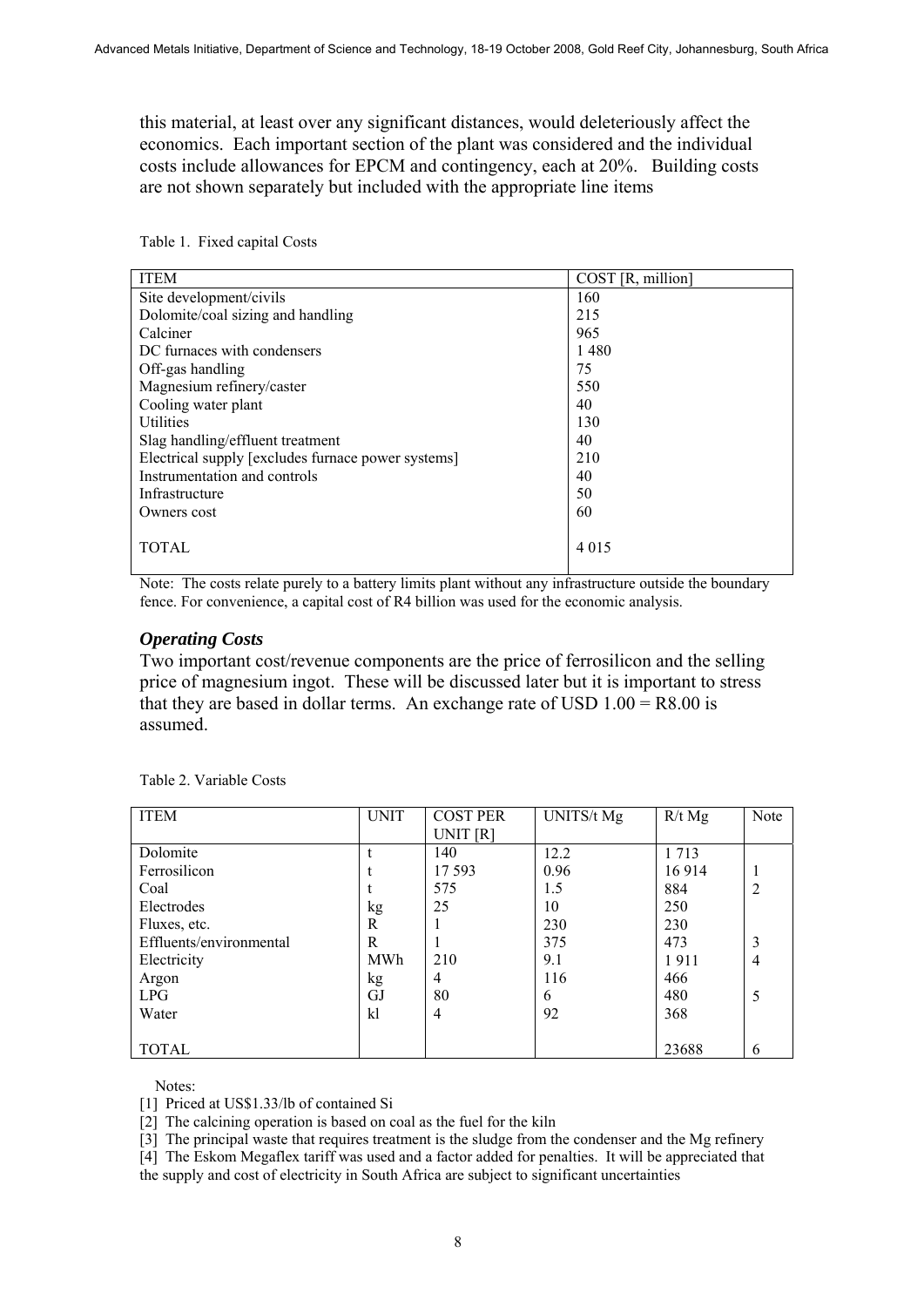- [5] As natural gas is not available, it was assumed that LPG will be used in the Mg refinery
- [6] The total was calculated after rounding

Table 3. Fixed Costs

| <b>ITEM</b>                                 | COST [R'000/a] |
|---------------------------------------------|----------------|
| Labour                                      | 45 000         |
| Maintenance [4% of fixed capital per annum] | 160 000        |
| Insurance [0.75% of fixed investment]       | 30 000         |
| Overheads $[5\%$ labour + maintenance]      | 10 250         |
|                                             |                |
| TOTAL.                                      | 245 250        |

# *Revenue*

The ex-works seling price of magnesium ingot was taken as US\$2.50/lb [equivalent to US\$5 512/t] which, at 70 000 t/a, yields an annual revenue of about R3.1 billion.

# *Economic Analysis*

A discounted cash flow analysis was done over a production life of 25 years. The basis for the study is listed below:

- Fixed capital outlay over 3 pre-production years , the cash flow pattern being 10% of the total in Year -2, 30% in Year -1 and 60% in Year 0.
- Production commencing in Year 1 at 60% of design capacity, 80% in Year 2 and full capacity [70 kt Mg] in Year 3 and onwards.
- Working capital provided at 4 weeks of raw materials, products and creditors, 6 weeks of maintenance materials and 8 weeks of debtors. The latter is to cover export of the Mg produced.
- Depreciation for tax purposes at 5% per annum for plant buildings and 20% per annum for productive plant. Of the total capital, 10% was assigned to buildings and 80% to productive plant.
- Tax rate of 28%. Losses in the early years were rolled over.
- Real IRR and NPV values calculated, i.e., no escalation included with all monetary values in Q2/3, 2008 ZAR. Capital funding on a full equity basis.

| <b>FIXED CAPITAL</b><br><b>WORKING CAPITAL</b>    | R'000<br>4 000 000<br>588 099   |
|---------------------------------------------------|---------------------------------|
| <b>REVENUE</b>                                    | R'000/a<br>3 086 440            |
| <b>COSTS</b><br>Variable<br>Fixed<br><b>TOTAL</b> | 1658 131<br>245 250<br>1903 381 |
| <b>GROSS PROFIT</b>                               | 1 183 059                       |
| IRR $(\%)$                                        | 18                              |

Table 4 Operating Income Statement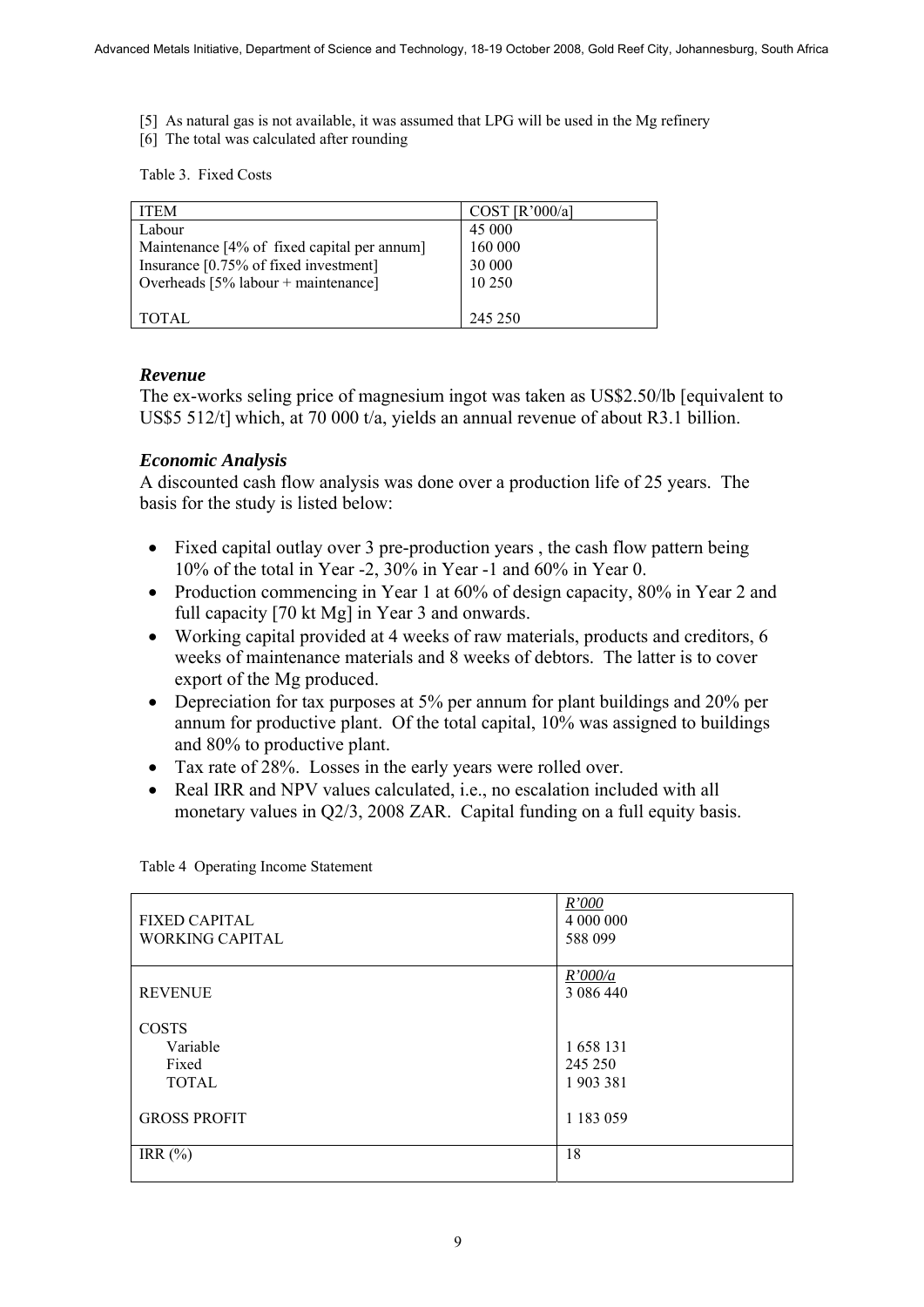| $\frac{1}{2}$ (15% discount rate) (i.<br>NPV<br>(R'000) | 849 |
|---------------------------------------------------------|-----|

A sensitivity analysis revealed that the project is marginally sensitive to changes in capital cost but more so to operating cost and magnesium selling price. If opex is increased by 10%, the IRR reduces to 15%. At selling price decreases of 10 and 20%, the IRR numbers are 13% and 8% respectively. One mitigating factor is that changes to Mg selling price and ferrosilicon price follow a pattern that, however is neither exact nor rigid. Allowing for lags and leads, this means that a reduction in selling price is accompanied by a roughly proportional decrease in the cost of the reductant.

# **Comparison of Technologies**

# *Background*

The recent increase in the selling price of magnesium has generated keen interest in manufacture outside of China. There is speculation that the Northwest Alloys plant and that of Norsk (in Norway) could be re-started. Given the shortcomings of the Magnetherm process and the high capital outlay of an Electrolytic plant, these recent developments may offer an opportunity for MTMP magnesium plant to be installed in South Africa in the future. It is necessary therefore, to review the different technologies in order to determine if any one has a material economic advantage.

A comparison of 3 processes was done at no better than an indicative level (Tables 5- 7). Any studies of a more accurate nature would require a significant engineering input to obtain capital and operating costs. Historical data were revised and benchmarked against the latest estimates for the MTMP process. The salient aspects of the two competing technologies are as follows:

- Fused salt electrowinning [FSEW]: The process is not well suited to South Africa because suitable magnesite is not available. Thus, the economics were based on the importation of magnesite. This, however, did permit a reasonably favourable location to be chosen, viz. on the east coast of the country where chlorakali products and natural gas are potentially available.
- Pidgeon process: This, styled on current Chinese plants, must be situated in the West Cape so as to be near good dolomite resources.

# *Capital Costs:*

Total fixed capital outlays are given in Table 5. A Pidgeon plant could cost about 40% of that of an MTMP facility, while that based on the Electrolytic process may be twice as expensive.

|              | <b>MTMP</b> | <b>FSEW</b> | Pidgeon |
|--------------|-------------|-------------|---------|
| Rand million | 4 0 0 0     | 7 800       | 2400    |
| $$/lb$ Mg    | 3.24        | 6.32        | -94     |
| $$/t\ Mg$    | 100         | 13 900      | 4 3 0 0 |

Table 5. Order of Magnitude Capital Costs

Notes:

[1] For the FSEW a capital of \$9 000/annual ton Mg was the basis. This dated to about 2005 and was escalated to present day SA conditions

[2] In the authors' opinions there is no possibility of achieving a figure of \$1 000/annual ton of Mg for a Pidgeon plant. We judged certain items of the plant to be almost identical with the MTMP facility.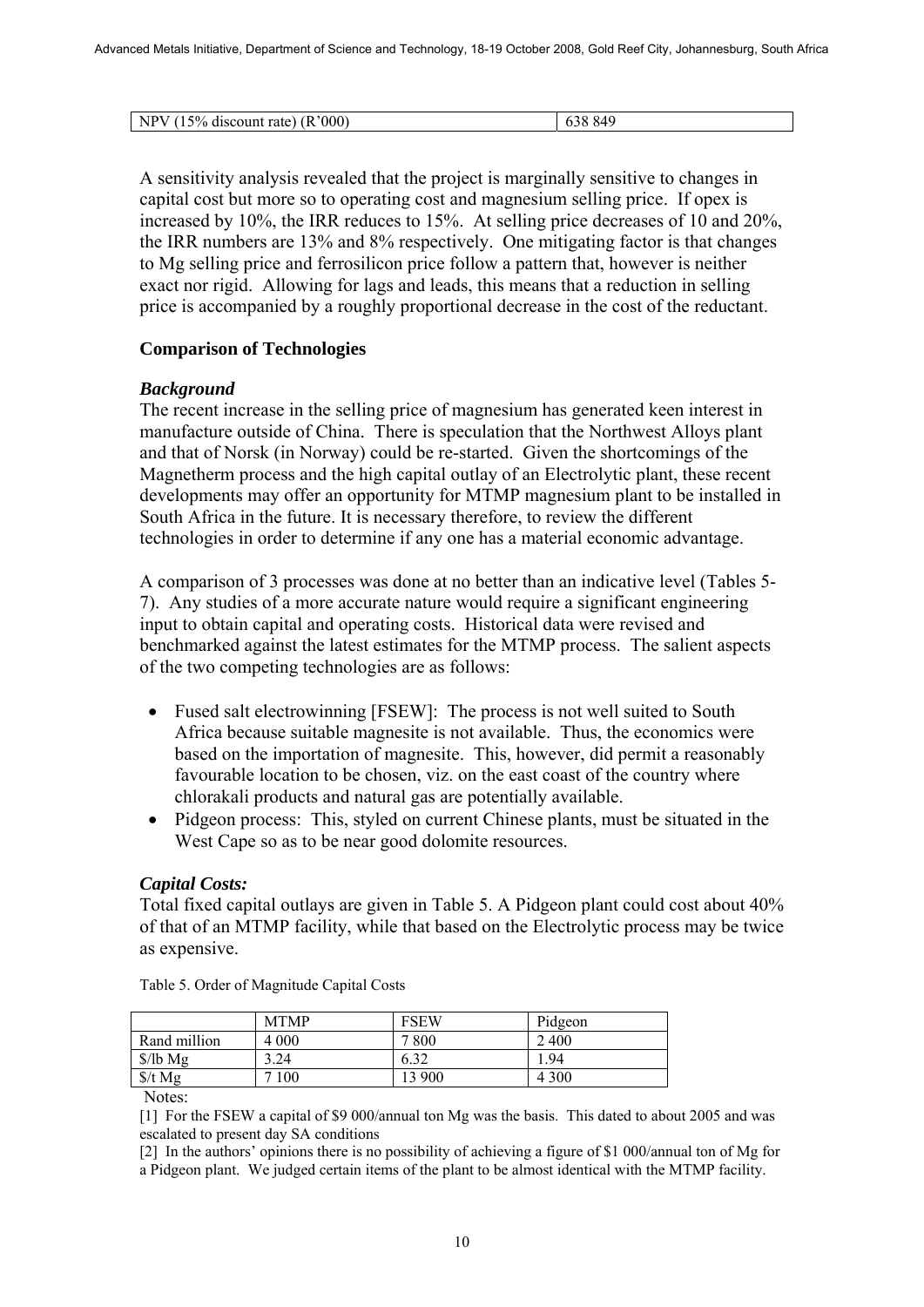These are listed below and represent about 47% of the MTMP capital cost. For the rest, earlier estimates were used and appropriately escalated. Even 3-4 years ago one of the author's formed an opinion that the Chinese capital figure was an artificial one that bore no resemblance to reality, at least outside China. The identical areas are:

- Site development
- Material handling
- Calcining
- Mg refining and casting

#### *Variable costs*

The variable costs of an MTMP plant are intermediate to those of an FSEW and Pidgeon, where the latter is significantly high at about US\$1.81/lb Mg ingot.

| Item              | $R/t$ Mg      |               |               | Note |
|-------------------|---------------|---------------|---------------|------|
|                   | <b>MTMP</b>   | <b>FSEW</b>   | Pidgeon       |      |
| Dolomite          | 1 7 1 3       |               | 1680          |      |
| Magnesite         |               | 3 0 0 0       |               |      |
| Ferrosilicon      | 16914         |               | 19 704        |      |
| Coal              | 884           |               | 9 2 5 0       | 3    |
| Hydrogen chloride |               | 1 1 2 5       |               |      |
| Hydrogen          |               | 2 5 0 0       |               |      |
| Other             | 1786          | 4 9 5 0       | 650           | 4    |
| Electricity       | 1911          | 4 200         | 250           |      |
| Gas               | 480           | 2 5 9 2       | 480           | 5    |
|                   |               |               |               |      |
| <b>TOTAL</b>      | 23 688 (1.34) | 18 367 (1.04) | 32 013 (1.81) | 6    |
|                   |               |               |               |      |

Table 6. Variable Costs

Notes:

[1] Taken as 4 t/t Mg  $\omega$  R750/t

[2] According to published data a Pidgeon plant is less efficient in consuming ferrosilicon

[3] Published information points to Chinese plant using anthracite for both reduction and energy

[4] The FSEW estimate includes expenditure on electrodes, environmental and utilities

[5] The presumption is that an east coast plant will be able to procure natural gas at R48/GJ

[6] Figures in parenthesis are US\$/lb

### *Fixed Costs*

The fixed cost component derived for the FSEW process is 300 and 80% higher than those pertinent to the Pidgeon and MTMP cases, respectively. This is largely due to the capital costs presented earlier.

| Table 7. Fixed Costs |  |
|----------------------|--|
|----------------------|--|

| Item                                    | R million/a |             |         | Note |
|-----------------------------------------|-------------|-------------|---------|------|
|                                         | <b>MTMP</b> | <b>FSEW</b> | Pidgeon |      |
| Labour                                  | 45          | 45          | 55      |      |
| Maintenance                             | 160         | 312         | 72      |      |
| Insurance $[0.75\% \text{ of capital}]$ | 30          | 58          | 18      |      |
| Overhead [5% of labour/maint]           | 10          | 18          | 6       |      |
|                                         |             |             |         |      |
| <b>TOTAL</b>                            | 245         | 433         | 151     |      |
| $\frac{\sqrt{}}{\sqrt{2}}$              | 0.20        | 0.36        | 0.12    |      |

Notes:

[1] While the Pidgeon process uses far more people than the other two, the majority are unskilled labour. This was taken into account in arriving at the costs but, in the absence of a detailed staffing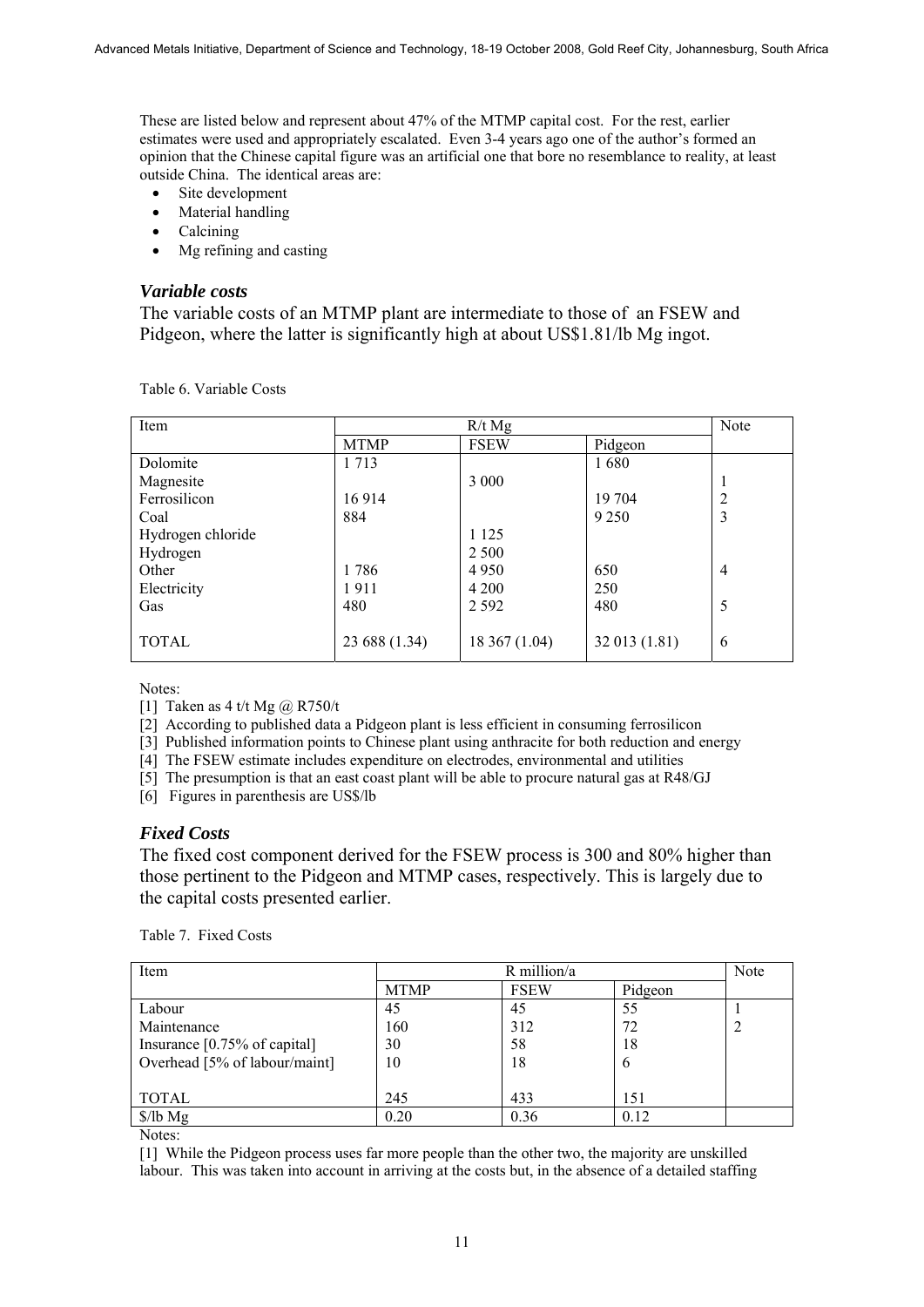schedule, the estimate must be regarded as having a high level of uncertainty. Intuitively the feeling is that the total cost is understated.

[2] For the MTMP and FSEW plants maintenance was calculate at 4% of fixed capital annually. In the case of Pidgeon, this was reduced to 3% due to the reactors being relatively unsophisticated. Again, a Pidgeon plant has multiple reactors which may partially offset this advantage,

### *Economic analysis*

Applying the same parameters as was done for the MTMP, the comparative returns for the three processes are as shown in Table 8. The IRR for the MTMP case is only marginally higher than that of a Pidgeon plant, but it is about 65% higher than that of the FSEW process. Overall, the analysis tends to indicate that the MTMP offers better economic returns.

Table 8. Economic Returns

|                   | <b>MTMP</b> | <b>FSEW</b> | Pidgeon                         |
|-------------------|-------------|-------------|---------------------------------|
| (%)<br><b>IRR</b> | 18          | . .         | 16                              |
| (R'M)<br>NPV      | 639         | $-149$      | $\overline{\phantom{0}}$<br>124 |

### **References**

- 1. LM Pidgeon and WA Alexander, "Thermal production of magnesium Pilot plant studies on the retort ferrosilicon process", Transactions AIME 159, 1944, 315-352.
- 2. W Ding and J Zang, "The Pidgeon process in China",  $3<sup>rd</sup>$  Annual Australasian Magnesium Conference, Sydney, Australia, April 2001.
- 3. J Zang and W Ding, "The Pidgeon process in China and its future" Magnesium Technology 2001, TMS, 7-19.
- 4. The Economics of Magnesium Metal, Roskill, 10<sup>th</sup> edition, 2008.
- 5. DC Brown (Editor), Magnesium Monthly Review, No. 4, April-May 2008.
- 6. AFS Schoukens, "A plasma-arc process for the production of magnesium", Extraction Metallurgy 89, Proceedings of a Symposium organised by The Institute of Mining and Metallurgy, London July 1989, 209-223.
- 7. NA Barcza and AFS Schoukens, "Thermal production of magnesium", Assignee: Mintek. United States Patent 4,699,653. October 1987.
- 8. MA Abdellatif, "Pilot plant demonstration of the Mintek Thermal Magnesium Process", Proceedings of the International Symposium on Magnesium Technology in the Global Age, M.O. Pekguleryuz and L. W. F. Mackenzie (Editors), Conference of the Metallurgist, Montereal, Quebec, Canada, 1-4 October, 2006, Met Soc of CIMM, October 2006, p 67-80
- 9. NA Barcza, MJ Freeman and AFS Schoukens, "Thermal magnesium: is it economically viable?", 2<sup>nd</sup> Annual Australasian Magnesium Conference 2000, Sydney, Australia, March 2000.
- 10. NA Barcza, MJ Freeman, AFS Schoukens and MA Abdellatif, "Pre-feasibility study of the Mintek metallothermic process at Batchelor", 3<sup>rd</sup> Annual Australasian Magnesium Conference 2001, Sydney Australia, April 2001.
- 11. MA Abdellatif, "Atmospheric thermal magnesium extraction", Pyrometallurgy 05 Conference, organized by Minerals Engineering International, Cape Town, 14-15 March, 2005.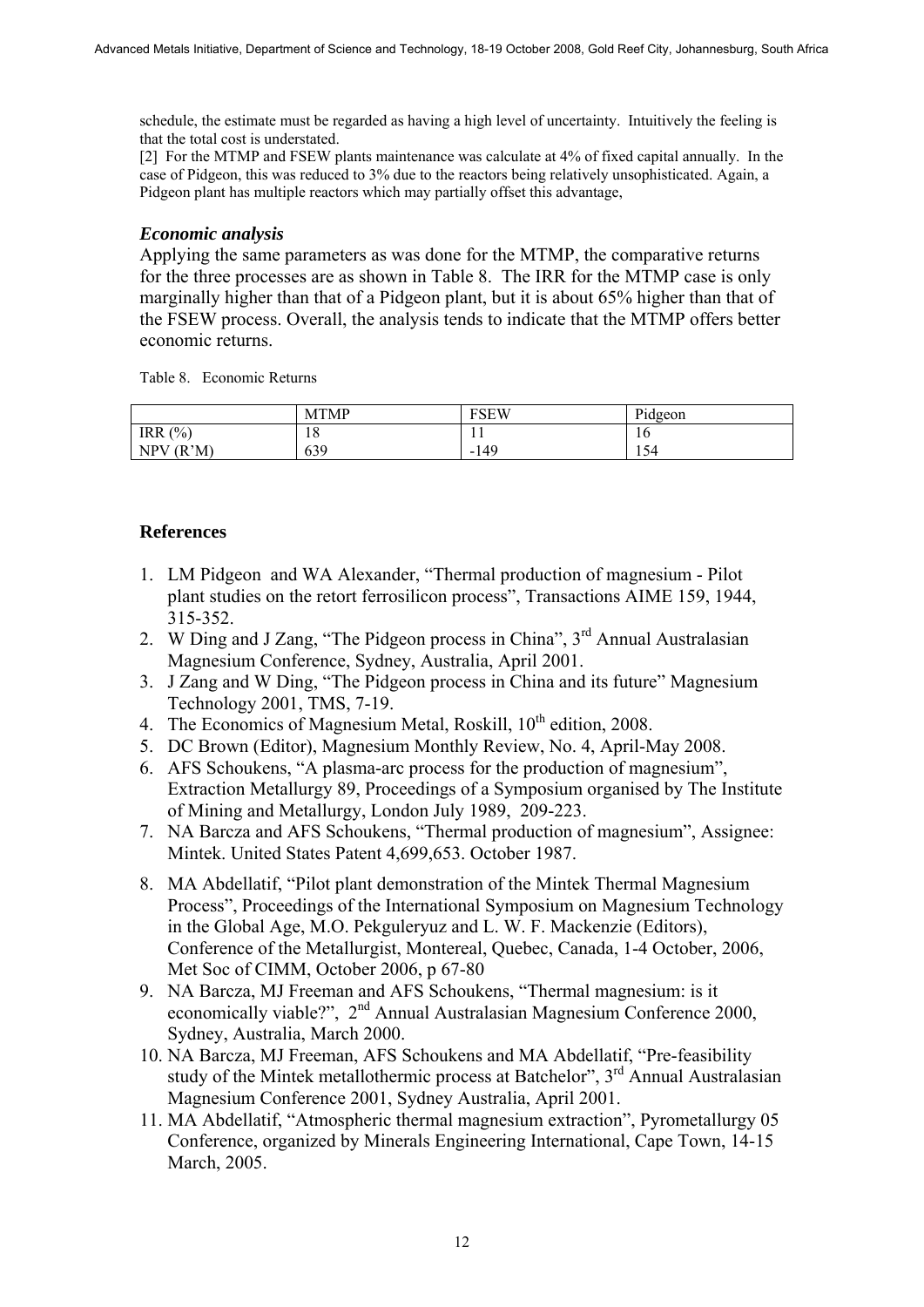- 12. M Abdellatif, "Mintek thermal magnesium process (MTMP) -Theoretical and operational aspects", Southern African Pyrometallurgy 2006 International Conference, RT Jones, (Editor), SAIMM, Johannesburg, South Africa, 5-8 March 2006, 329-341.
- 13. "Milestone for Thermal Magnesium Process", Mintek Bulletin no. 136, May 2005.
- 14. "Mintek magnesium tests are successful", Magnesium Monthly Review, Volume 34, no. 5, May-June 2005.
- 15. AFS Schoukens, M Abdellatif and MJ Freeman, "Technological breakthrough of the Mintek Thermal Magnesium Process", SAIMM Journal, Vol. 106, No. 1, 2006, 25-29.
- 16. M Abdellatif, "Refining testwork on crude magnesium produced in the Mintek Thermal Magnesium Process", Southern African Pyrometallurgy 2006 International Conference, RT Jones (Editor), SAIMM, Johannesburg, South Africa, 5-8 March 2006, 343-355.
- 17. Kirk-Othmer (editor), Encyclopedia of Chemical Technology", 4<sup>th</sup> Edition, John-Wiley & Sons, 1995, p643-646.
- 18. Ullmann's Encyclopedia of Industrial Chemistry, 5th Edition, VCH, 1990, p576- 577.
- 19. Platts Metal Week, April 2008.
- 20. Platts Metal Week, June 2008.